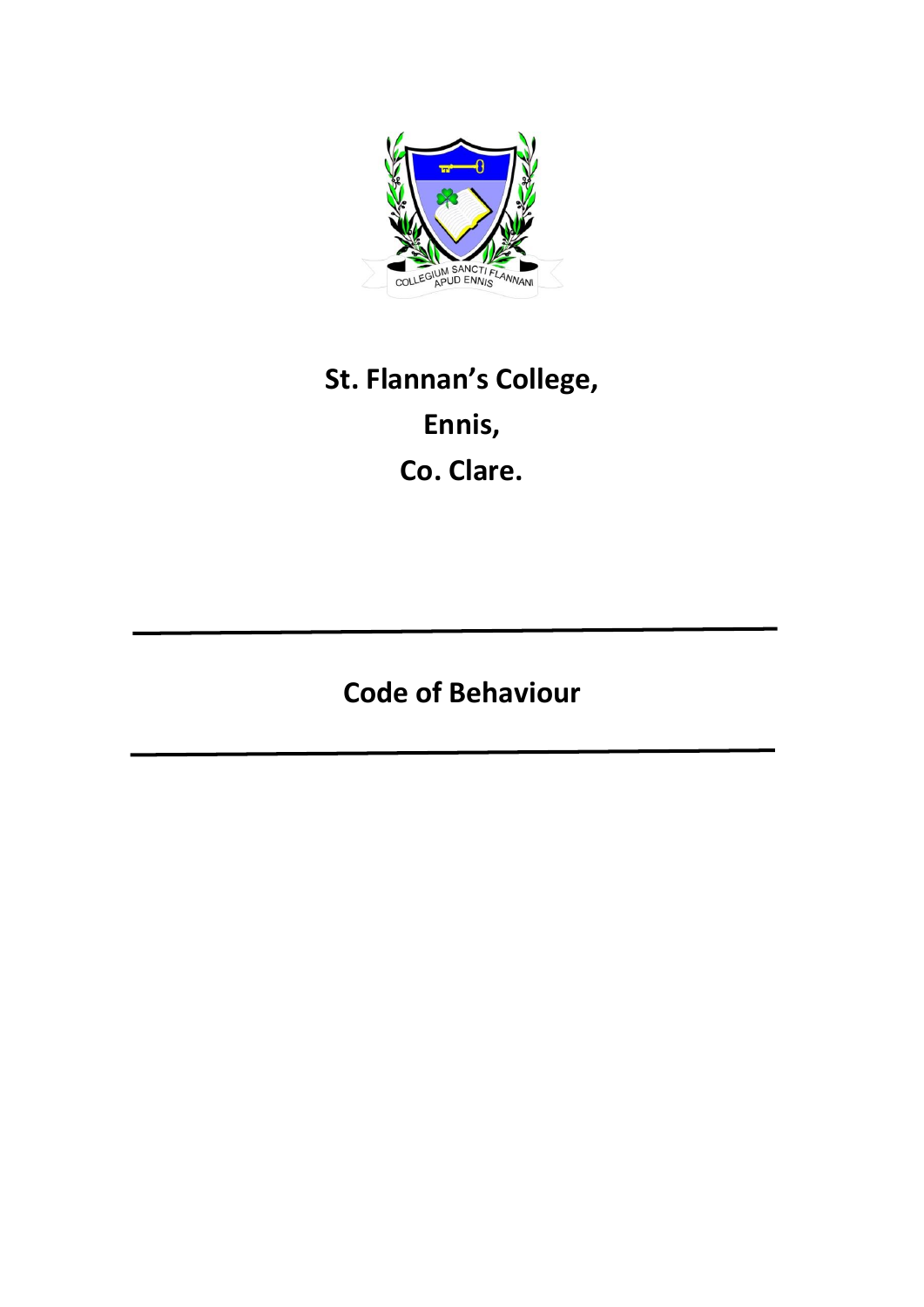# **1. Introduction**

The Education Welfare Act 2000, section 23, requires the Board of Management of a recognised school, after consultation with principal, teachers, parents, educational welfare officer, to prepare a code of behaviour in respect of students registered in the school.

# **2. Our Objectives**

One of our prime objectives is to nurture and develop the abilities and talents of all our students in a positive and supportive learning environment. If this environment is to be a safe and orderly one which promotes the happiness of all in our school community, certain standards of good behaviour must be upheld by all students.

We aim to encourage standards of good behaviour in our school by having a clear code of conduct supported by a balanced combination of rewards and punishments within a caring school community atmosphere.

We aim to encourage good behaviour rather than simply punish bad behaviour. We encourage our students to see this Code of Behaviour as being designed to promote and protect their welfare during their time in our school rather than to restrict their freedom.

# **3. Our Values**

As a school community we expect our students to respect others, to respect their surroundings and to give of their best in formal and informal school activities.

#### *3.1 Respect yourself and others*

Students are expected to:

- Treat teachers and other staff with courtesy and respect at all times.
- Treat each other with respect and to be helpful and co-operative in the learning process.
- Be courteous and helpful to visitors to the College.

Students are expected to wear the school uniform with pride and uphold the good reputation of the College at all times.

#### *3.2 Learn and Develop into Adulthood*

Students are expected to:

- Attend classes on each school day throughout the school year.
- Be punctual for all classes.
- Have a sign-out pass from their Year Head/ Deputy Principal, should they need to leave the school premises during class time. A note or phone call from Parent/ Guardian is required for Year Head. If the Parent/ Guardian has logged the details on VSware, no sign out pass is required. In all cases, Parent/Guardian must sign out the student in the school office, otherwise the student will not be permitted to leave the school premises.
- Have the required text books and school diary and other educational requirements for every class.
- Present assigned homework on time and to the best of their ability.
- Co-operate fully and willingly with their teachers and fellow students in active learning.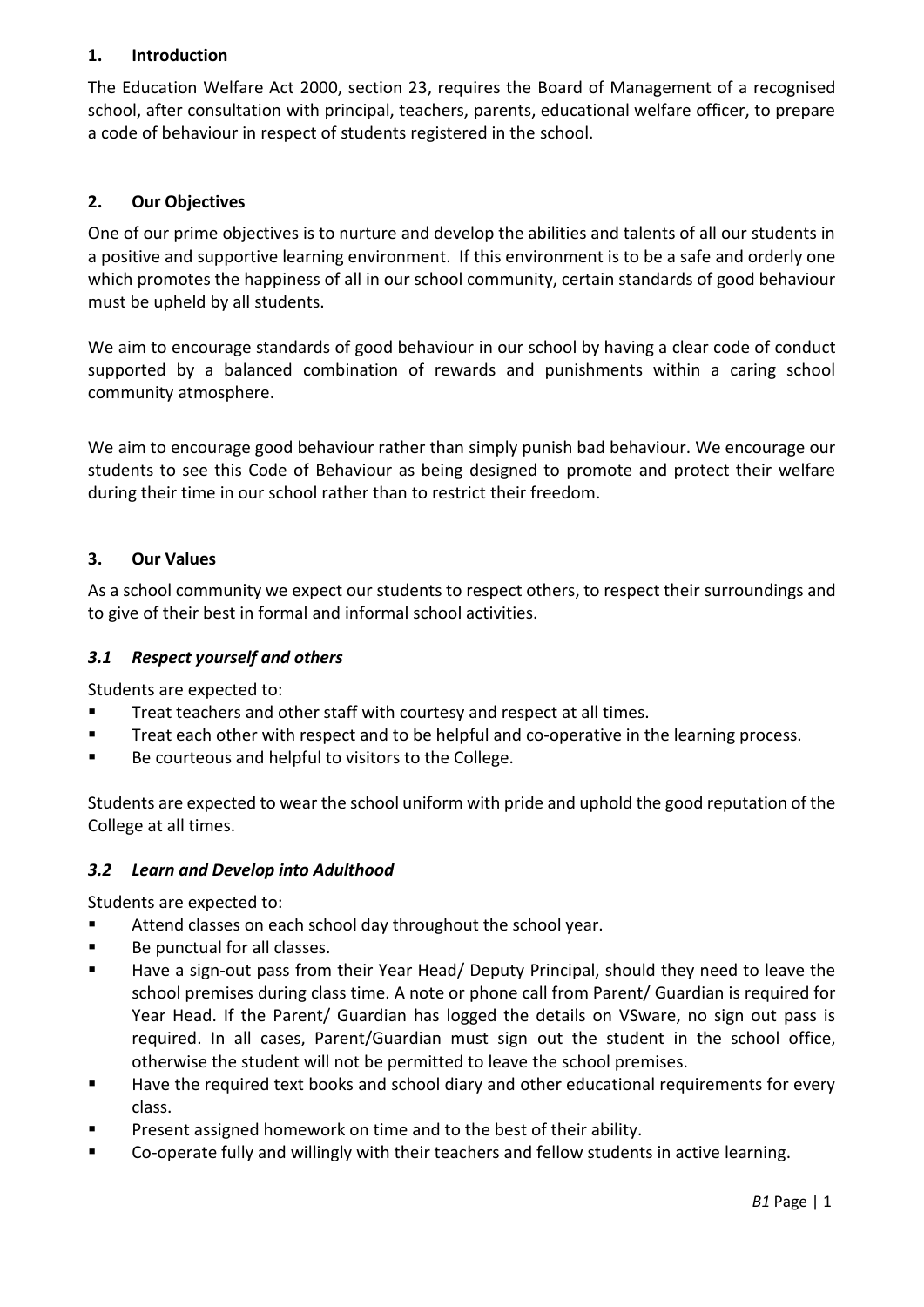# *3.3 Give of your best*

Students are encouraged to:

- Actively participate in class and support and help their fellow students in the learning process.
- Become enthusiastic participants of some of the extra-curricular activities of the school.
- Support and encourage their fellow students when they represent our school at various events.

#### *3.4 Respect property and our environment*

Students should:

- Treat their books and other materials with care and maintain them in good order.
- Treat the books and property of their fellow students with care and respect.
- Keep class halls and buildings clean and litter free.
- Avoid actions likely to lead to damage of school property.

Students are required to maintain their uniforms in a clean and neat matter.

Students are reminded that they are responsible for safeguarding their personal property and should take all reasonable steps (including labelling or otherwise marking) in this regard.

# **4. Promotion and acknowledgement of good behaviour**

It is school policy to acknowledge and promote good behaviour. A variety of methods will be available to achieve this objective including the following:

- The continual update of the school website and official school social media accounts for students, past pupils and the general public;
- The use of the local print and radio media to publicise school events and achievements;
- The use of easily accessible notice boards to display information and photographs of individuals and groups who have excelled in particular areas;
- The use of the PA system at optimum and appropriate times in relation to this theme;
- The use of notice boards to give a public profile to outstanding achievements by a student or students at the time of the event;
- The holding of an annual school award night in May;

#### **5. Infringements of Code of Behaviour**

Infringements of the Code of Behaviour include the following:

- Being late for class;
- Not having the required books, materials or equipment for class;
- Talking in class or otherwise distracting other students;
- Failure to present homework;
- Eating or drinking in class (with the exception of bottled water);
- Not wearing school uniform;
- Use of mobile phone in class without explicit permission from the teacher.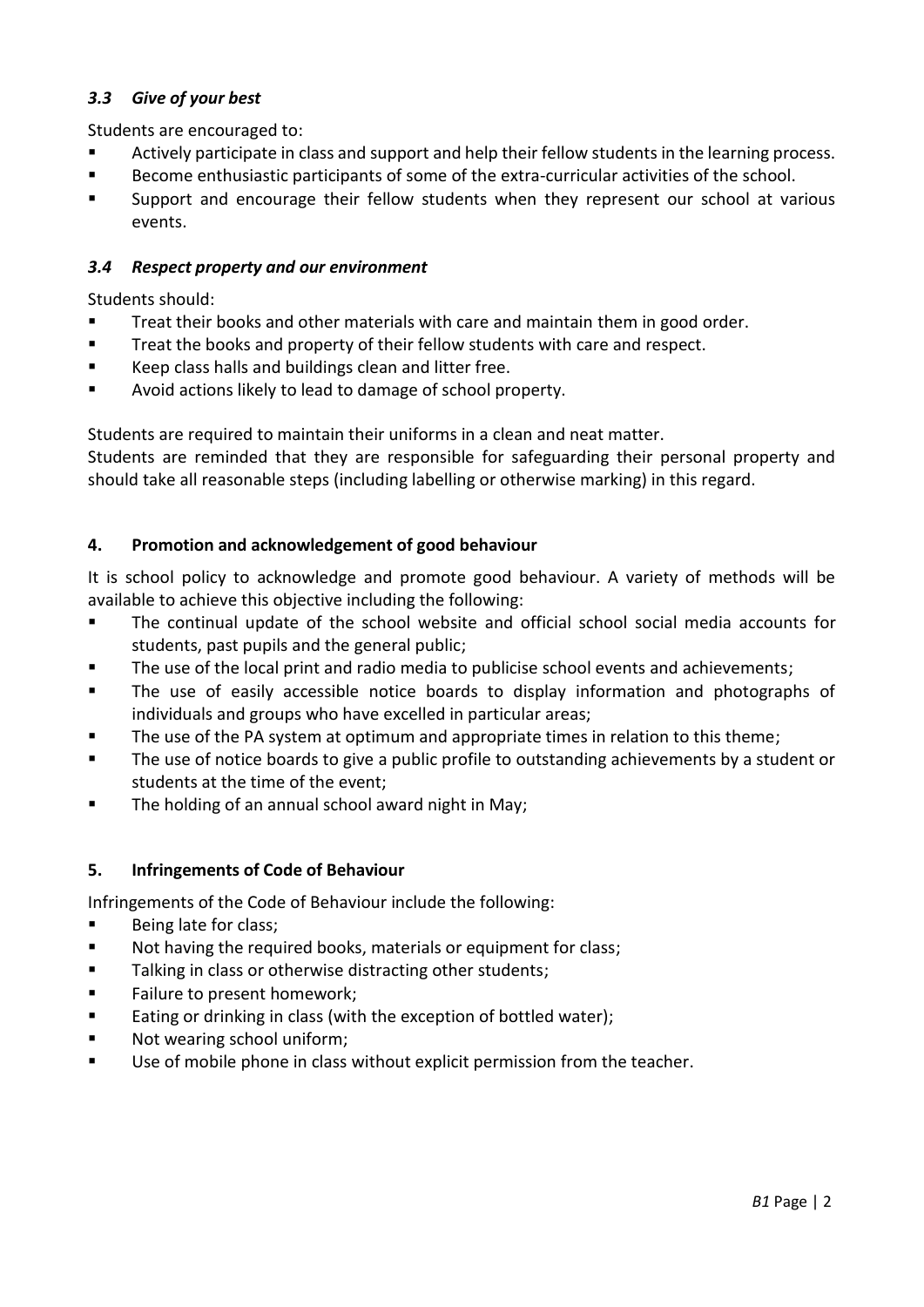More serious breaches of the Code of Behaviour include the following:

- Disrespectful or aggressive attitude or behaviour towards staff;
- Refusal to accept correction;
- Aggressive behaviour or bullying of fellow students including internet or mobile phone mis-use, both in and outside of school;
- **EXECUTE:** Frequent or persistent disruption of class work;
- Use of unacceptable language towards staff and students;
- Unauthorised absence from class or school;
- Physical or sexual harassment of any kind;
- Willful damage to College property, including graffiti;
- Theft of student, staff or College property;
- Possession or use of mood-altering substances such as alcohol or illegal drugs (refer to policy: *Substance Use*);
- Having due regard to the right to privacy of staff and students, the use of mobile phones (or any electronic devise) to record or take pictures of staff or students without their express permission, both in and outside of school, is forbidden.

# **6. Sanctions for infringement of Code of Behaviour**

The sanctions for infringements of the Code of Behaviour include the following:

- Correction or verbal warning;
- Additional written work;
- Informal contact with parents/guardians through note in the homework diary or copybooks;
- Referral to Year Head;
- Formal contact with Parent/Guardian by letter, Parent Notification Form, email or VSware text;
- Negative behaviour recorded on VSware
- Imposition of fines, where property has been damaged;
- Being placed on daily report;
- Confiscation of mobile phone;
- Detention;
- Inviting Parent/Guardian to meet Year Head;
- Referral to Deputy Principal or Principal;
- Referral to the Disciplinary Committee;
- Suspension from the school;
- Exclusion from the school.

Monetary restitution may also be required for some breaches of the Code of Behaviour.

#### **7. Imposition of Sanctions**

- 7.1 The class teacher will normally apply and monitor the sanctions for the less serious breaches occurring in the classroom.
- 7.2 For repeated or frequent breaches of class discipline, or for serious infringement of the Code of Behaviour, the class teacher may decide to refer the matter to the Year Head or Deputy Principal or impose a detention.
- 7.3 Outside the classroom, all students are also subject to discipline from all teachers and not just their class teachers. Students are expected to accept the direction and instruction of teachers who are monitoring their behaviour, including those teachers on supervision duty.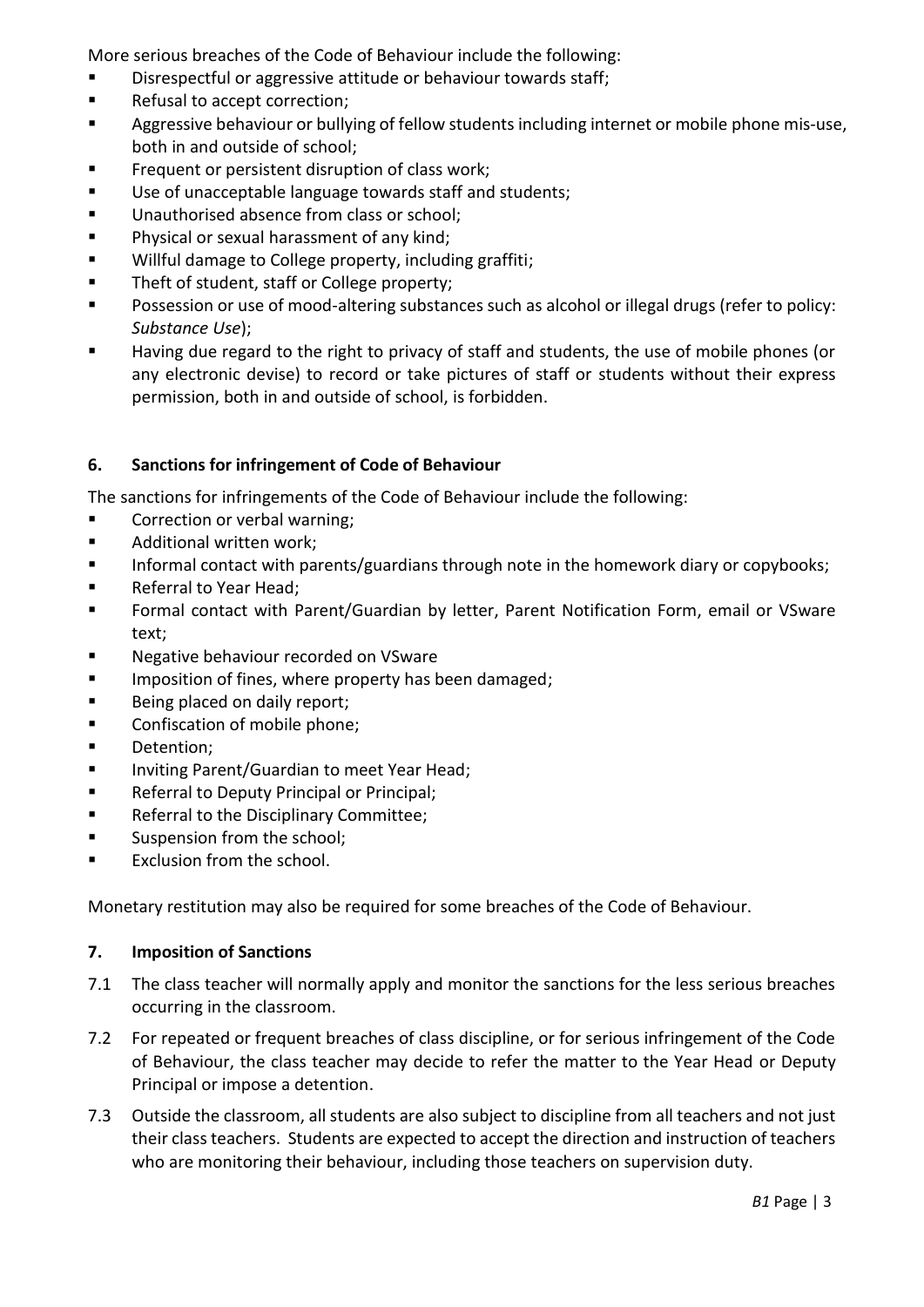- 7.4 For serious breaches of discipline the issue may be referred to the Year Head, Deputy Principal or Principal.
- 7.5 The Year Head will normally be the person who would invite Parent/Guardian in for discussion and will be present at such meetings.
- 7.6 For serious breaches the parent/guardian may be invited in by the Principal or Deputy Principal.
- 7.7 Suspensions from the school will only be imposed by the Principal. Students returning to school after a period of suspension will be accompanied by a parent or guardian and will meet the Principal/ Deputy Principal before returning to class.
- 7.8 Exclusion from the school shall require the prior sanction of the Board of Management. The Parent or Guardian of the student may appeal any such decision under Section 28 of the Education Act 1998.

# **8. In-School Detention**

Students are detained in the school during lunchtime Fridays from 12.40 to 13.10 **or from** 13.20 to 13.50.

During the detention students are expected to complete assigned written work but are not permitted to do homework.

Students are placed on detention by either the class teacher, the Year Head, Deputy Principal or Principal. Detention may be imposed for repeated or frequent minor breaches of the Code of Discipline or for more serious breaches on a once-off basis.

Where a detention is imposed, a letter setting out the reason for the detention is sent to the parent/guardian not later than the post on the Monday prior to the Friday on which the detention is to be served. The letter will be counter-signed by the student's Year Head.

Students are expected to attend on the given date. Failure to do so will normally result in a second detention being imposed.

Where there is a serious and genuine reason which might excuse the detention on the given date, the prior approval for this should be sought from the Deputy Principal in good time.

Where a student has received four detentions within the same school year a minimum of a two-day suspension is imposed.

No breaches of the Code of Behaviour will be acceptable during the detention. Any disruptive behaviour by the student during the detention will leave the student liable for a period of suspension from the school.

#### **9. Temporary Suspension from Class**

Where the behaviour of a student in class is such as to seriously disrupt the learning of the other students in the class, school management may decide to temporarily exclude that student from the class. In this case the student will be brought to a designated and supervised area. There, the student will be expected to complete assigned written work but will not be permitted to do homework.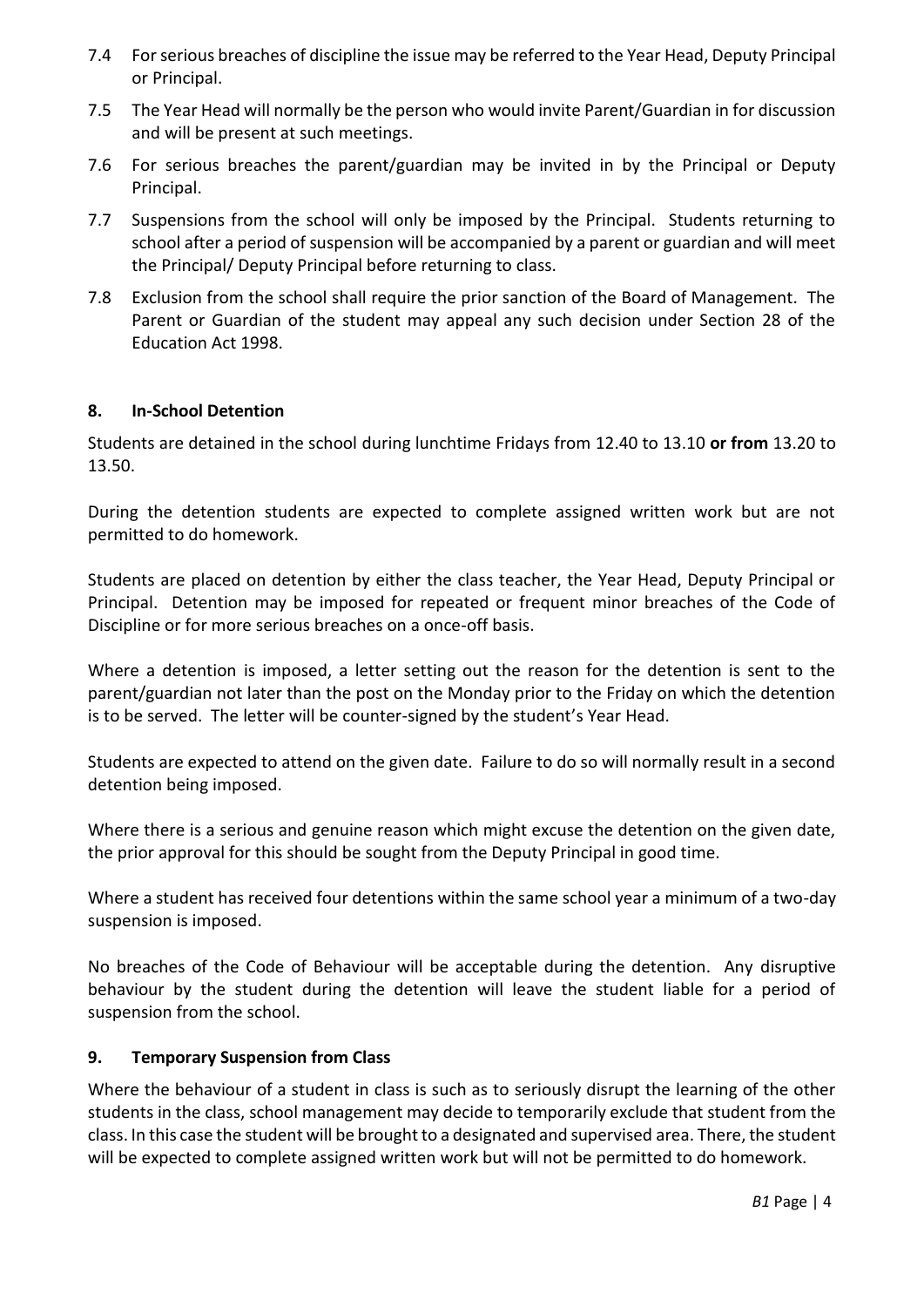The Year Head, Deputy Principal or Principal may decide to isolate a student from class for a period longer than a class-period, in which case the student will continue to do assigned work in the designated area.

Students who are frequently isolated from class on the above basis will be liable to the imposition of more serious sanctions such as detention or suspension.

# **10. Disciplinary Committee**

The Disciplinary Committee comprises of the Deputy Principal, the Year Head of the student and a member of staff elected by the staff. Students who regularly breach the Code of Behaviour may be brought before the Disciplinary Committee by the Year Head. The Year Head will also immediately notify the student's Parents/ Guardians who must also attend the meeting.

At the meeting the behaviour considered unacceptable will be outlined by the Year Head. The student and his/ her Parents/ Guardians will have an opportunity to respond. The objective would be to have an agreed approach to the improvements required into the future. In the event of failing to get an agreed approach the school will clearly set out its requirements.

The committee may impose sanctions on the student or may recommend sanctions to the Principal. Following the meeting a letter will be sent to the Parents/ Guardians outlining the outcome of the meeting and a copy will be kept in the student's file.

# **11. Smoking.**

The law requiring workplaces to be smoke free applies to schools. School management recognises that students are entitled to use the facilities of the school, including toilets, in a smoke free atmosphere. Accordingly, smoking (including e-cigarettes, vaping and all associated products), on College property including the grounds of the College, is strictly forbidden. Any student smoking in the school buildings, on school grounds or while engaging in any official school activity during school hours will be liable to an automatic two-day suspension from school.

# **12. Dress Code and General Appearance**

The enforcement of the dress code is a matter for all teachers. Students are required to wear the full school uniform every day. All staff have a role in ensuring the Code of Behaviour is adhered to and this includes dress and general appearance.

Students are required to maintain their uniforms in a clean and neat manner.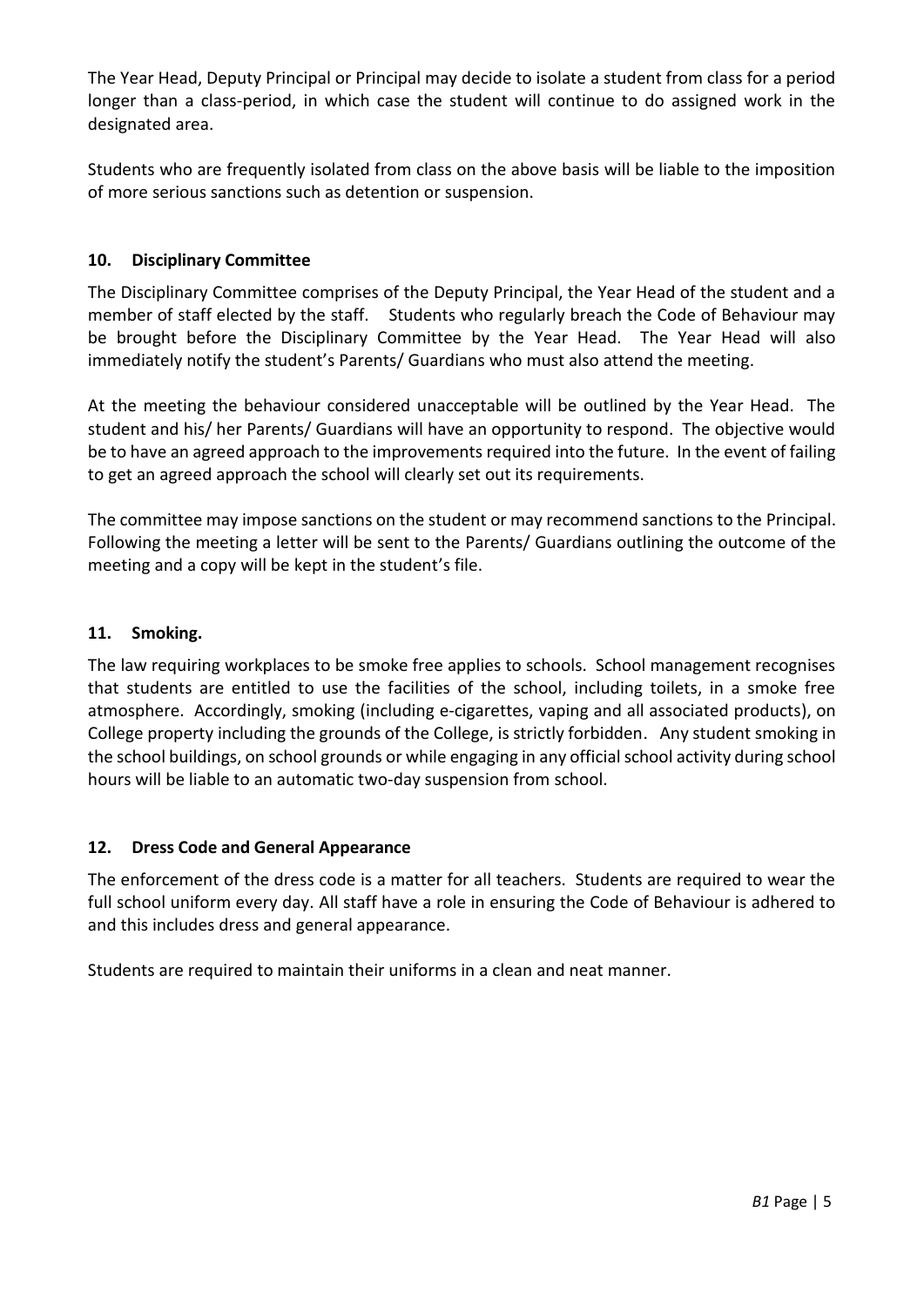The school uniform is:

- Boys: Dark brown or black shoes/trainers, grey polo shirt with the school crest, charcoal grey uniform trousers (two pairs are recommended), airforce blue pullover with the school crest;
- Girls: Dark brown or black shoes/trainers, black socks/ grey, black or navy tights, check skirt or charcoal grey uniform trousers, grey polo shirts with the school crest, airforce blue pullover with the school crest; Uniform skirts must be knee length;
- Uniform jumpers, polo shirts and skirts should be obtained from the designated suppliers, McCannons's, Market Street, Ennis, or Pynes, Abbey Street, Ennis.

Students are expected to be well groomed, and hair must be neat, clean and tidy.

All male students must be clean shaven.

The wearing of badges/ stickers on the school uniform is forbidden, unless officially issued by the school.

Body piercings are not allowed except for earrings (which should be either small studs or sleepers). Facial piercings are not permitted.

Make-up, if worn, must be discreet and tasteful.

The wearing of hoodies within the school is not permitted on health and safety grounds. An allowance has been made to this rule in 2021-2022, when classroom windows have remained open to facilitate maximum classroom ventilation in our combat against the spread of Covid 19.

#### **13. Implementation, Approval and Review of the policy**

Implementation of the policy will be monitored by the Principal of the school. The policy will be reviewed and evaluated annually.

Following review, this policy with addendum was approved by the Board of Management on May 10th, 2022

The policy will be reviewed by the Board of Management in May 2023

| Signed: Mr. Leonard Cleary          | Signed: Fr. Ignatius Mc Cormack     |
|-------------------------------------|-------------------------------------|
| Chairperson, Board of Management    | Principal                           |
| <b>Date:</b> May $10^{th}$ , $2022$ | <b>Date:</b> May $10^{th}$ , $2022$ |

#### **14. Acceptance of the policy**

I have read and agree to abide by the Code of Behaviour of the school.

| Student's Signature: | Date: |  |
|----------------------|-------|--|
|                      |       |  |

Signature of Parent(s)/ Guardian(s) \_\_\_\_\_\_\_\_\_\_\_\_\_\_\_\_\_\_\_\_\_\_\_\_\_\_\_\_ Date:\_\_\_\_\_\_\_\_\_\_\_\_\_\_\_

*B1* Page | 6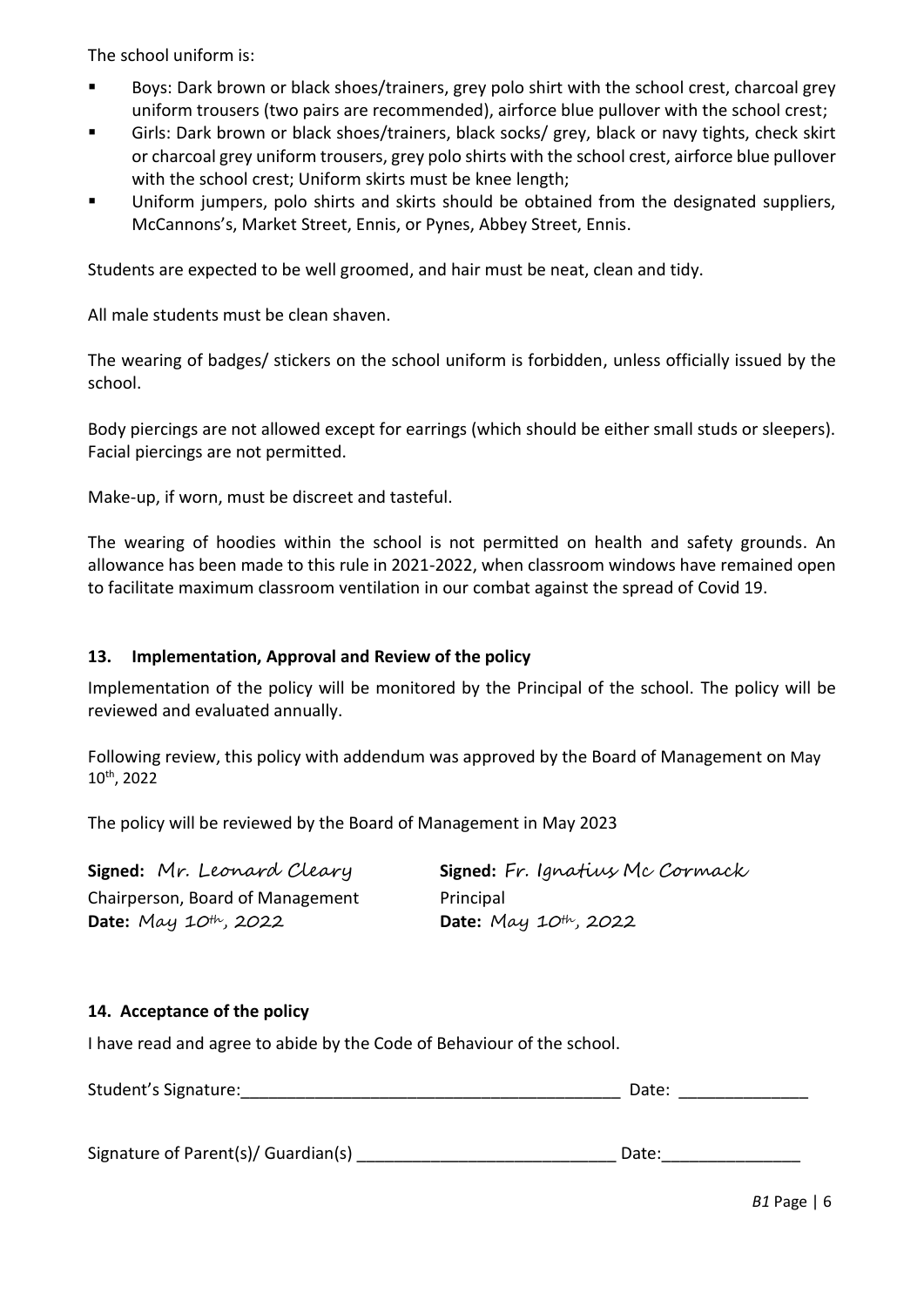# **1. Rationale**

As part of our Covid-19 response, our school community will need to behave differently and to follow specific rules to help prevent the spread of Covid-19 in our school environment. Our guiding principle is to endeavour to keep our school community safe and to place the wellbeing of our students, staff and families at the forefront of everything we do. Therefore, in addition to the general expectations laid out in our school's Code of Behaviour, all students are now expected to:

**1.1** move around the school as per specific instructions (for example, one-way systems)

**1.2** follow school instructions on hygiene such as handwashing and sanitising.

**1.3** follow instructions and expectations in relation to coughing and sneezing etiquette

**1.4** avoid sharing any equipment or other items including drinking bottles

**1.5** alert an adult if they are experiencing symptoms of coronavirus

**1.6** although the wearing of facemasks is no longer a mandatory requirement, any student wishing to wear a facemask should continue to do so

# **2. Infringements of the Code of Behaviour**

**2.1** If the health and safety of other students and staff members are put at risk by any student failing to comply with safety measures such as:

• deliberately tampering with hygiene materials such as soap or sanitiser, an automatic suspension will be incurred

**2.2** If a student's behaviour is deemed high risk, for example, deliberate behaviours that put themselves or others at risk, such as spitting or deliberately coughing at people, an automatic suspension will be incurred and expulsion will be considered.

#### **3. Parents/ Guardians**

St.Flannan's College will endeavour to follow all government guidelines in relation to Covid-19. We rely on the continued support of our parents and guardians to help prevent the spread of Covid-19 in our school environment.

We would request parents/guardians:

**3.1** not to come to the school if they or any member of their household have coronavirus symptoms, not to send their child to school if they have symptoms, and access a test as soon as possible

**3.3** provide the school with at least 2 emergency contact details